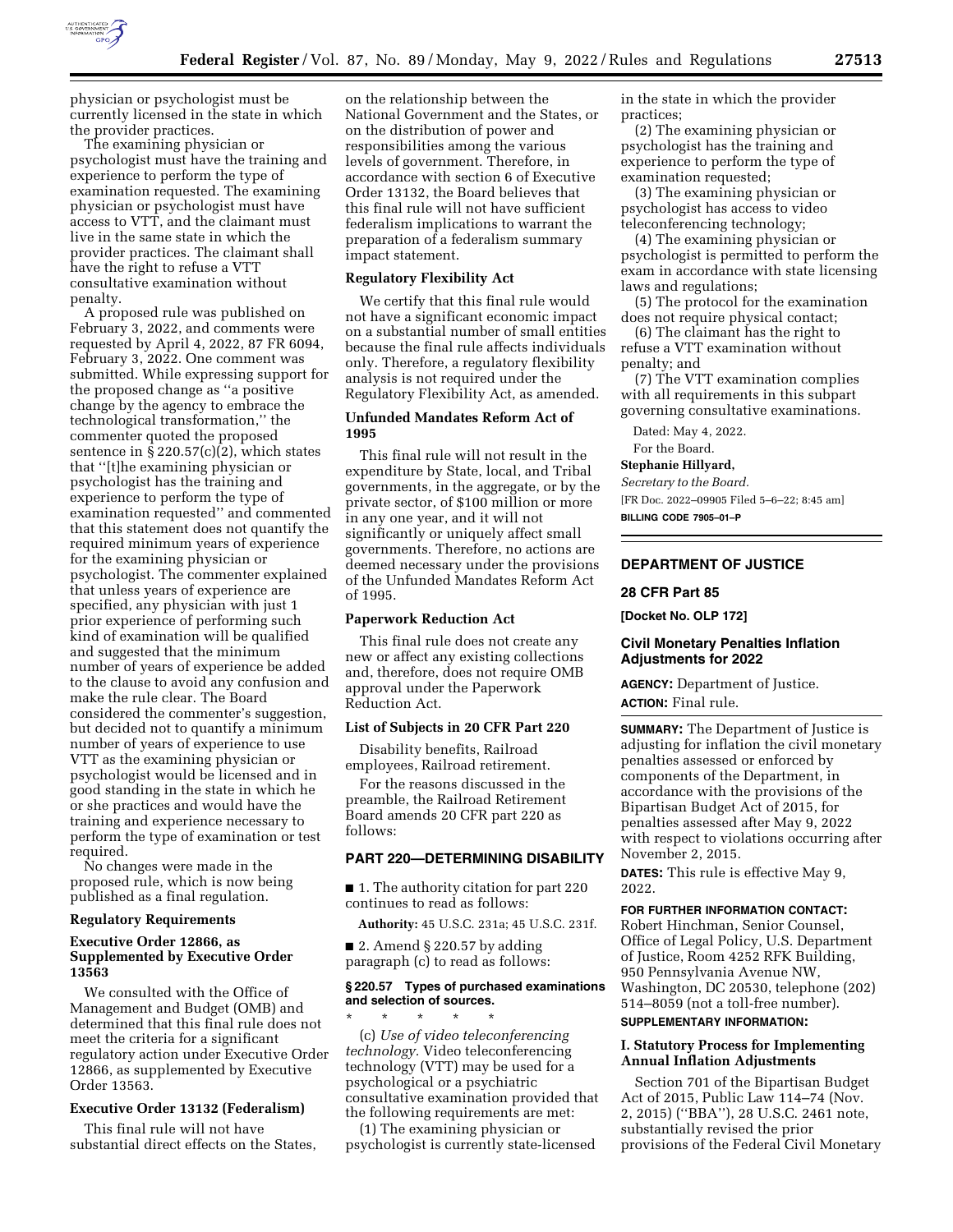**27514 Federal Register** / Vol. 87, No. 89 / Monday, May 9, 2022 / Rules and Regulations

Penalties Inflation Adjustment Act of 1990, Public Law 101–410 (the ''Inflation Adjustment Act''), and substituted a different statutory formula for calculating inflation adjustments on an annual basis.

In accordance with the provisions of the BBA, on June 30, 2016 (81 FR 42491), the Department of Justice published an interim rule (''June 2016 interim rule'') to adjust for inflation the civil monetary penalties assessed or enforced by components of the Department after August 1, 2016, with respect to violations occurring after November 2, 2015, the date of enactment of the BBA. Readers may refer to the **SUPPLEMENTARY INFORMATION** (also known as the preamble) of the Department's June 2016 interim rule for additional background information regarding the statutory authority for adjustments of civil monetary penalty amounts to take account of inflation and the Department's past implementation of inflation adjustments. The June 2016 interim rule was finalized without change by the publication of a final rule on April 5, 2019 (84 FR 13525).

After the initial adjustments in 2016, the BBA also provides for agencies to adjust their civil penalties on January 15 of each year to account for inflation during the preceding year, rounded to the nearest dollar. Accordingly, on February 3, 2017 (82 FR 9131), and on January 29, 2018 (83 FR 3944), the Department published final rules pursuant to the BBA to make annual inflation adjustments in the civil monetary penalties assessed or enforced by components of the Department after those dates, with respect to violations occurring after November 2, 2015.

The Department has continued to promulgate rules adjusting the civil money penalties for inflation thereafter. Most recently, the Department published a final rule on December 13, 2021 (86 FR 70740), to adjust the civil money penalties to account for inflation occurring since 2020.

## **II. Inflation Adjustments Made by This Rule**

As required, the Department is publishing this final rule to adjust for 2022 the Department's current civil penalties. Under the statutory formula, the adjustments made by this rule are based on the Bureau of Labor Statistics' Consumer Price Index for October 2021. The OMB Memorandum for the Heads of Executive Departments and Agencies M–22–07 (Dec. 15, 2021) *[https://](https://www.whitehouse.gov/wp-content/uploads/2021/12/M-22-07.pdf) [www.whitehouse.gov/wp-content/](https://www.whitehouse.gov/wp-content/uploads/2021/12/M-22-07.pdf) [uploads/2021/12/M-22-07.pdf](https://www.whitehouse.gov/wp-content/uploads/2021/12/M-22-07.pdf)* (last visited May 2, 2022), instructs that the

applicable inflation factor for this adjustment is 1.06222.

Accordingly, this rule adjusts the civil penalty amounts in 28 CFR 85.5 by applying this inflation factor mechanically to each of the civil penalty amounts listed (rounded to the nearest dollar).

*Example:* 

• In 2016, the Program Fraud Civil Remedies Act penalty was increased to \$10,781 in accordance with the adjustment requirements of the BBA.

• For 2017, where the applicable inflation factor was 1.01636, the existing penalty of \$10,781 was multiplied by 1.01636 and revised to \$10,957 (rounded to the nearest dollar).

• For 2018, where the applicable inflation factor is 1.02041, the existing penalty of \$10,957 was multiplied by 1.02041 and revised to \$11,181 (rounded to the nearest dollar).

• Had an adjustment rule been published in 2019, where the applicable inflation factor was 1.02041, the existing penalty of \$11,181 would have been multiplied by 1.02522 and revised to \$11,463 (rounded to the nearest dollar).

• For the final rule in 2020 (*in which the ending 2019 penalty amounts were used as the starting penalty amounts for purposes of calculation*) the starting penalty of \$11,463 was multiplied by 1.01764 and revised to \$11,665 (rounded to the nearest dollar.)

• For the final rule in 2021, where the applicable inflation factor was 1.01182, the existing penalty of \$11,665 was multiplied by 1.01182 and revised to \$11,803 (rounded to the nearest dollar).

• For this final rule in 2022, where the applicable inflation factor is 1.06222, the existing penalty of \$11,803 is multiplied by 1.06222 and revised to \$12,537 (rounded to the nearest dollar).

This rule adjusts for inflation civil monetary penalties within the jurisdiction of the Department of Justice for purposes of the Inflation Adjustment Act, as amended. Other agencies are responsible for the inflation adjustments of certain other civil monetary penalties that the Department's litigating components bring suit to collect. The reader should consult the regulations of those other agencies for inflation adjustments to those penalties.

## **III. Effective Date of Adjusted Civil Penalty Amounts**

Under this rule, the adjusted civil penalty amounts are applicable only to civil penalties assessed after May 9, 2022, with respect to violations occurring after November 2, 2015, the date of enactment of the BBA.

The penalty amounts set forth in the existing table in 28 CFR 85.5 are

applicable to civil penalties assessed after August 1, 2016, and on or before the effective date of this rule, with respect to violations occurring after November 2, 2015. Civil penalties for violations occurring on or before November 2, 2015, and assessments made on or before August 1, 2016, will continue to be subject to the civil monetary penalty amounts set forth in the Department's regulations in 28 CFR parts 20, 22, 36, 68, 71, 76, and 85 as such regulations were in effect prior to August 1, 2016 (or as set forth by statute if the amount had not yet been adjusted by regulation prior to August 1, 2016).

## **IV. Statutory and Regulatory Analyses**

#### *A. Administrative Procedure Act*

The BBA provides that, for each annual adjustment made after the initial adjustments of civil penalties in 2016, the head of an agency shall adjust the civil monetary penalties each year notwithstanding 5 U.S.C. 553. Accordingly, this rule is being issued as a final rule without prior notice and public comment, and without a delayed effective date.

# *B. Regulatory Flexibility Act*

Only those entities that are determined to have violated Federal law and regulations would be affected by the increase in the civil penalty amounts made by this rule. A Regulatory Flexibility Act analysis is not required for this rule because publication of a notice of proposed rulemaking was not required. *See* 5 U.S.C. 603(a).

## *C. Executive Orders 12866 and 13563— Regulatory Review*

This final rule has been drafted in accordance with Executive Order 12866, ''Regulatory Planning and Review,'' section 1(b), The Principles of Regulation, and in accordance with Executive Order 13563, ''Improving Regulation and Regulatory Review,'' section 1, General Principles of Regulation. Executive Orders 12866 and 13563 direct agencies, in certain circumstances, to assess all costs and benefits of available regulatory alternatives and, if regulation is necessary, to select regulatory approaches that maximize net benefits (including potential economic, environmental, public health and safety effects, distributive impacts, and equity).

The Department of Justice has determined that this rule is not a ''significant regulatory action'' under Executive Order 12866, ''Regulatory Planning and Review,'' section 3(f), and, accordingly, this rule has not been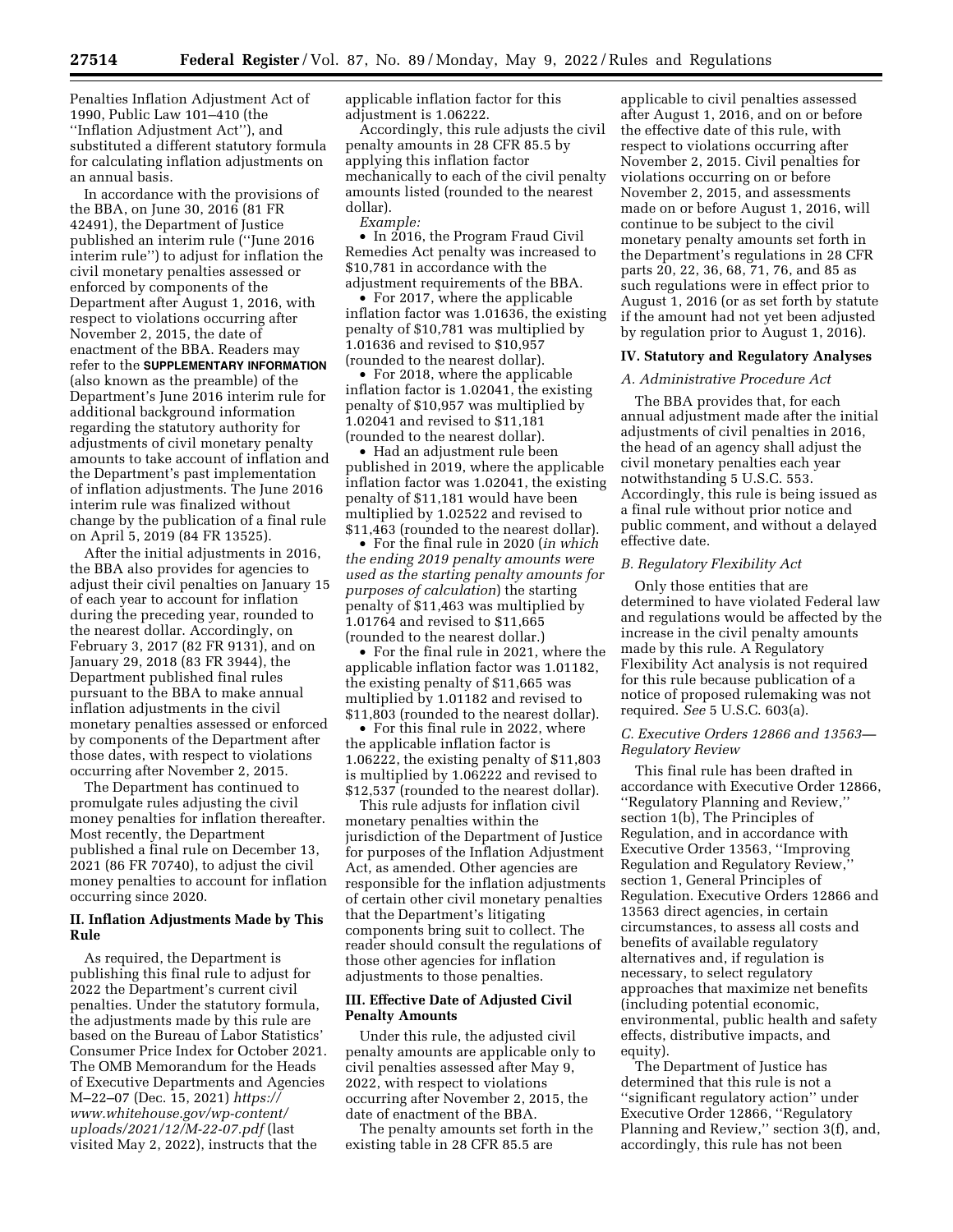reviewed by the Office of Management and Budget. This final rule implements the BBA by making an across-the-board adjustment of the civil penalty amounts in 28 CFR 85.5 to account for inflation since the adoption of the Department's final rule published on December 13, 2021 (86 FR 70740).

## *D. Executive Order 13132—Federalism*

This rule will not have substantial direct effects on the States, on the relationship between the National Government and the States, or on the distribution of power and responsibilities among the various levels of government. Therefore, in accordance with Executive Order 13132, it is determined that this rule does not have sufficient federalism implications to warrant the preparation of a Federalism Assessment.

## *E. Executive Order 12988—Civil Justice Reform*

This regulation meets the applicable standards set forth in sections 3(a) and 3(b)(2) of Executive Order 12988.

## *F. Unfunded Mandates Reform Act of 1995*

This rule will not result in the expenditure by State, local, and tribal governments, in the aggregate, or by the private sector, of \$100 million or more in any one year, and it will not significantly or uniquely affect small governments. Therefore, no actions were deemed necessary under the provisions

of the Unfunded Mandates Reform Act of 1995.

#### *G. Congressional Review Act*

This rule is not a major rule as defined by the Congressional Review Act, 5 U.S.C. 804.

#### **List of Subjects in 28 CFR Part 85**

Administrative practice and procedure, Penalties.

Under rulemaking authority vested in the Attorney General in 5 U.S.C. 301; 28 U.S.C. 509, 510 and delegated to the Assistant Attorney General, Office of Legal Policy, by AG Order No. 5328– 2022, and for the reasons set forth in the preamble, chapter I of title 28 of the Code of Federal Regulations is amended as follows:

### **PART 85—CIVIL MONETARY PENALTIES INFLATION ADJUSTMENT**

■ 1. The authority citation for part 85 continues to read as follows:

**Authority:** 5 U.S.C. 301, 28 U.S.C. 503; Pub. L. 101–410, 104 Stat. 890, as amended by Pub. L. 104–134, 110 Stat. 1321; Pub. L. 114–74, section 701, 28 U.S.C. 2461 note.

■ 2. Section 85.5 is revised to read as follows:

#### **§ 85.5 Adjustments to penalties for violations occurring after November 2, 2015.**

(a) For civil penalties assessed after May 9, 2022, whose associated violations occurred after November 2, 2015, the civil monetary penalties

provided by law within the jurisdiction of the Department are adjusted as set forth in the seventh column of table 1 to this section.

(b) For civil penalties assessed after December 13, 2021, and on or before May 9, 2022 whose associated violations occurred after November 2, 2015, the civil monetary penalties provided by law within the jurisdiction of the Department are adjusted as set forth in the sixth column of table 1 to this section. For civil penalties assessed after June 19, 2020, and on or before December 13, 2021, whose associated violations occurred after November 2, 2015, the civil monetary penalties provided by law within the jurisdiction of the Department are adjusted as set forth in the fifth column of table 1 to this section. For civil penalties assessed after January 29, 2018, and on or before June 19, 2020, whose associated violations occurred after November 2, 2015, the civil monetary penalties provided by law within the jurisdiction of the Department are those set forth in the fourth column of table 1 to this section.

(c) For civil penalties assessed on or before January 29, 2018, the civil monetary penalties provided by law within the jurisdiction of the Department are set forth in 28 CFR 85.5 (revised as of July 1, 2017).

(d) All figures set forth in table 1 to this section are maximum penalties, unless otherwise indicated.

TABLE 1 TO § 85.5

| U.S.C. citation          | Name/description                                                                                          | CFR citation          | DOJ penalty<br>assessed after<br>1/29/2018<br>$($ \$) | DOJ penalty<br>assessed after<br>6/19/2020<br>$($ \$) | DOJ penalty<br>assessed after<br>12/13/20211 | DOJ penalty<br>assessed after<br>5/9/20222 |
|--------------------------|-----------------------------------------------------------------------------------------------------------|-----------------------|-------------------------------------------------------|-------------------------------------------------------|----------------------------------------------|--------------------------------------------|
|                          |                                                                                                           | <b>ATF</b>            |                                                       |                                                       |                                              |                                            |
| 18 U.S.C. 922(t)(5)      | Brady Law-Nat'l Instant<br>Criminal Check System<br>(NICS); Transfer of firearm<br>without checking NICS. |                       | 8.465                                                 |                                                       | 8,935                                        | 9.491.                                     |
| 18 U.S.C. 924(p)         | Child Safety Lock Act; Secure<br>qun storage or safety de-<br>vice, violation.                            |                       |                                                       |                                                       |                                              | 3,471.                                     |
|                          |                                                                                                           | <b>Civil Division</b> |                                                       |                                                       |                                              |                                            |
| 12 U.S.C. 1833a(b)(1)    | Financial Institutions Reform,<br>Recovery, and Enforcement<br>Act (FIRREA) Violation.                    | 28 CFR 85.3(a)(6)     |                                                       |                                                       |                                              | 2,202,123.                                 |
| 12 U.S.C. 1833a(b)(2)    | FIRREA Violation (continuing)<br>(per day).                                                               | 28 CFR 85.3(a)(7)     |                                                       |                                                       |                                              | 2,202,123.                                 |
| 12 U.S.C. 1833a(b)(2)    | FIRREA Violation (continuing)                                                                             | 28 CFR 85.3(a)(7)     |                                                       |                                                       |                                              | 11,010,620.                                |
| 22 U.S.C. 2399b(a)(3)(A) | Foreign Assistance Act; Fraud-<br>ulent Claim for Assistance<br>(per act).                                | 28 CFR 85.3(a)(8)     | 5.704                                                 |                                                       |                                              | 6.396.                                     |
| 31 U.S.C. 3729(a)        | False Claims Act; <sup>3</sup> Violations                                                                 | 28 CFR 85.3(a)(9)     | Min 11,181, Max<br>22.363.                            | Min 11,665, Max<br>23.331.                            | Min 11,803, Max<br>23.607.                   | Min 12,537, Max<br>25,076.                 |
| 31 U.S.C. 3802(a)(1)     | Program Fraud Civil Remedies<br>Act: Violations Involving<br>False Claim (per claim).                     | 28 CFR 71.3(a)        |                                                       |                                                       |                                              | 12,537.                                    |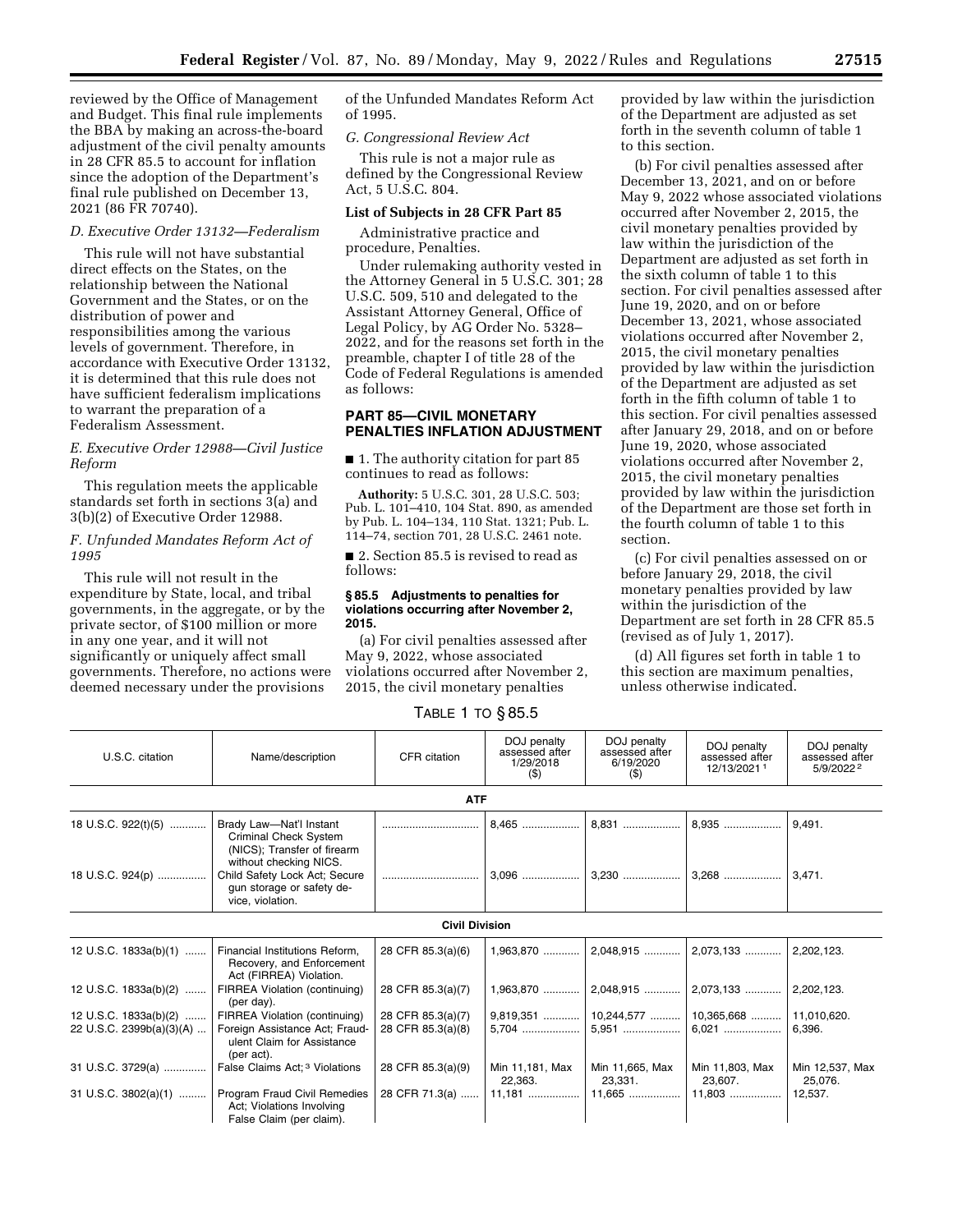$\equiv$ 

÷.

| U.S.C. citation              | Name/description                                                                                                                                                                                    | CFR citation                                                    | DOJ penalty<br>assessed after<br>1/29/2018<br>$($ \$ | DOJ penalty<br>assessed after<br>6/19/2020<br>$($ \$) | DOJ penalty<br>assessed after<br>12/13/20211 | DOJ penalty<br>assessed after<br>5/9/2022 2 |  |  |
|------------------------------|-----------------------------------------------------------------------------------------------------------------------------------------------------------------------------------------------------|-----------------------------------------------------------------|------------------------------------------------------|-------------------------------------------------------|----------------------------------------------|---------------------------------------------|--|--|
| 31 U.S.C. 3802(a)(2)         | Program Fraud Civil Remedies<br>Act; Violation Involving<br>False Statement (per state-<br>ment).                                                                                                   | 28 CFR 71.3(f)                                                  | 11,181                                               | 11,665                                                | 11,803                                       | 12,537.                                     |  |  |
| 40 U.S.C. 123(a)(1)(A)       | Federal Property and Adminis-<br>trative Services Act; Viola-<br>tion Involving Surplus Gov-<br>ernment Property (per act).                                                                         | 28 CFR 85.3(a)(12)                                              | 5,704                                                | 5,951                                                 | 6,021                                        | 6,396.                                      |  |  |
| 41 U.S.C. 8706(a)(1)(B)      | Anti-Kickback Act; Violation In-<br>volving Kickbacks <sup>4</sup> (per oc-<br>currence).                                                                                                           | 28 CFR 85.3(a)(13)                                              | 22,363                                               | 23,331                                                | 23,607                                       | 25,076.                                     |  |  |
| 18 U.S.C. 2723(b)            | Driver's Privacy Protection Act<br>of 1994; Prohibition on Re-<br>lease and Use of Certain<br>Personal Information from<br>State Motor Vehicle<br>Records-Substantial Non-<br>compliance (per day). |                                                                 | 8,249                                                | 8,606                                                 | 8,708                                        | 9,250.                                      |  |  |
| 18 U.S.C. 216(b)             | Ethics Reform Act of 1989;<br>Penalties for Conflict of In-<br>terest Crimes <sup>5</sup> (per viola-<br>tion).                                                                                     | 28 CFR 85.3(c)                                                  | 98,194                                               | 102,446                                               |                                              |                                             |  |  |
| 41 U.S.C. 2105(b)(1)         | Office of Federal Procurement<br>Policy Act; <sup>6</sup> Violation by an<br>individual (per violation).                                                                                            |                                                                 | $102,606$                                            | 107,050                                               | 108.315                                      | 115,054.                                    |  |  |
| 41 U.S.C. 2105(b)(2)         | Office of Federal Procurement<br>Policy Act; <sup>6</sup> Violation by an<br>organization (per violation).                                                                                          |                                                                 | $1,026,054$                                          | 1,070,487                                             | $1,083,140$                                  | 1,150,533.                                  |  |  |
| 42 U.S.C. 5157(d)            | Disaster Relief Act of 1974; 7<br>Violation (per violation).                                                                                                                                        |                                                                 | $12,964$                                             | $13,525$                                              | 13,685                                       | 14,536.                                     |  |  |
|                              |                                                                                                                                                                                                     | Civil Rights Division (excluding immigration-related penalties) |                                                      |                                                       |                                              |                                             |  |  |
| 18 U.S.C. 248(c)(2)(B)(i)    | Freedom of Access to Clinic<br>Entrances Act of 1994<br>("FACE Act"); Nonviolent<br>physical obstruction, first<br>violation.                                                                       | 28 CFR<br>$85.3(b)(1)(i)$ .                                     | 16,499                                               | 17,161                                                | 17,364                                       | 18,444.                                     |  |  |
| 18 U.S.C. 248(c)(2)(B)(ii)   | FACE Act; Nonviolent physical<br>obstruction, subsequent vio-<br>lation.                                                                                                                            | <b>28 CFR</b><br>$85.3(b)(1)(ii)$ .                             | 24,748                                               | 25,820                                                | 26,125                                       | 27,750.                                     |  |  |
| 18 U.S.C. 248(c)(2)(B)(i)    | FACE Act; Violation other than<br>a nonviolent physical ob-<br>struction, first violation.                                                                                                          | 28 CFR<br>$85.3(b)(2)(i)$ .                                     | 24,748                                               | 25,820                                                | 26,125                                       | 27,750.                                     |  |  |
| 18 U.S.C. 248(c)(2)(B)(ii)   | FACE Act; Violation other than<br>a nonviolent physical ob-<br>struction, subsequent viola-<br>tion.                                                                                                | 28 CFR<br>$85.3(b)(2)(ii)$ .                                    | 41,248                                               | 43,034                                                | 43,543                                       | 46,252.                                     |  |  |
| 42 U.S.C. 3614(d)(1)(C)(i)   | Fair Housing Act of 1968; first<br>violation.                                                                                                                                                       | <b>28 CFR</b><br>85.3(b)(3)(i).                                 |                                                      |                                                       |                                              |                                             |  |  |
| 42 U.S.C. 3614(d)(1)(C)(ii)  | Fair Housing Act of 1968; sub-<br>sequent violation.                                                                                                                                                | 28 CFR<br>$85.3(b)(3)(ii)$ .                                    | 205,211                                              | 214,097                                               | 216,628                                      | 230,107.                                    |  |  |
| 42 U.S.C. 12188(b)(2)(C)(i)  | <b>Americans With Disabilities</b><br>Act; Public accommodations<br>for individuals with disabil-<br>ities, first violation.                                                                        | <b>28 CFR</b><br>$36.504(a)(3)(i)$ .                            | 92.383                                               | 96,384                                                | 97,523                                       | 103,591.                                    |  |  |
| 42 U.S.C. 12188(b)(2)(C)(ii) | <b>Americans With Disabilities</b><br>Act; Public accommodations<br>for individuals with disabil-<br>ities subsequent violation.                                                                    | 28 CFR<br>36.504(a)(3)(ii).                                     | 184,767                                              | 192,768                                               | 195.047                                      | 207,183.                                    |  |  |
| 50 U.S.C. $4041(b)(3)$       | Servicemembers Civil Relief<br>Act of 2003; first violation.                                                                                                                                        | <b>28 CFR</b><br>$85.3(b)(4)(i)$ .                              | 62.029                                               | 64,715                                                | 65,480                                       | 69,554.                                     |  |  |
| 50 U.S.C. $4041(b)(3)$       | Servicemembers Civil Relief<br>Act of 2003; subsequent vio-<br>lation.                                                                                                                              | <b>28 CFR</b><br>$85.3(b)(4)(ii)$ .                             | 124.058                                              | 129,431                                               | 130,961                                      | 139,109.                                    |  |  |
|                              | <b>Criminal Division</b>                                                                                                                                                                            |                                                                 |                                                      |                                                       |                                              |                                             |  |  |
| 18 U.S.C. 983(h)(1)          | Civil Asset Forfeiture Reform<br>Act of 2000; Penalty for<br>Frivolous Assertion of Claim.                                                                                                          |                                                                 | Min 355, Max<br>7,088.                               | Min 370, Max<br>7,395.                                | Min 374, Max<br>7,482.                       | Min 397, Max<br>7,948.                      |  |  |
| 18 U.S.C. 1956(b)            | Money Laundering Control Act<br>of 1986; Violation 8.                                                                                                                                               |                                                                 | 22,363                                               | 23,331                                                | 23,607                                       | 25,076.                                     |  |  |
|                              |                                                                                                                                                                                                     |                                                                 |                                                      |                                                       |                                              |                                             |  |  |

# TABLE 1 TO § 85.5—Continued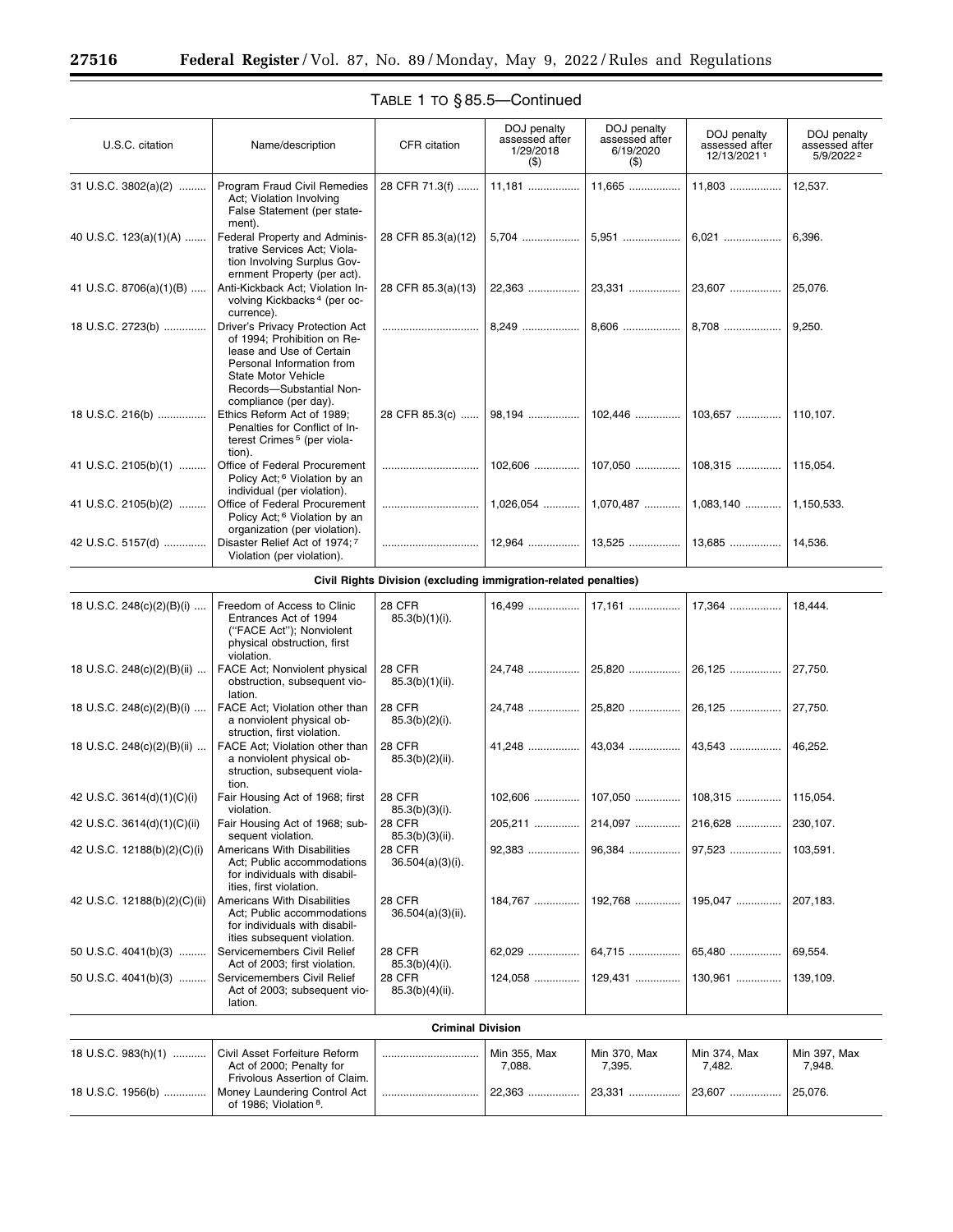# TABLE 1 TO § 85.5—Continued

| U.S.C. citation                      | Name/description                                                                                                                                                                       | CFR citation                          | DOJ penalty<br>assessed after<br>1/29/2018                                                    | DOJ penalty<br>assessed after<br>6/19/2020 | DOJ penalty<br>assessed after<br>12/13/20211 | DOJ penalty<br>assessed after<br>5/9/20222 |  |  |
|--------------------------------------|----------------------------------------------------------------------------------------------------------------------------------------------------------------------------------------|---------------------------------------|-----------------------------------------------------------------------------------------------|--------------------------------------------|----------------------------------------------|--------------------------------------------|--|--|
| $($ \$<br>$($ \$)<br><b>DEA</b>      |                                                                                                                                                                                        |                                       |                                                                                               |                                            |                                              |                                            |  |  |
| 21 U.S.C. 844a(a)                    | Anti-Drug Abuse Act of 1988;<br>Possession of small<br>amounts of controlled sub-                                                                                                      | 28 CFR 76.3(a)                        | 20,521                                                                                        | 21,410                                     | 21,663                                       | 23,011.                                    |  |  |
| 21 U.S.C. 961(1)                     | stances (per violation).<br>Controlled Substance Import<br>Export Act; Drug abuse, im-<br>port or export.                                                                              | 28 CFR 85.3(d)                        | 71,301                                                                                        | 74,388                                     | 75,267                                       | 79,950.                                    |  |  |
| 21 U.S.C. 842(c)(1)(A)               | <b>Controlled Substances Act</b><br>("CSA"); Violations of<br>842(a)-other than (5), (10),<br>(16) and (17)-Prohibited<br>acts re: controlled sub-<br>stances (per violation).         |                                       | 64,820                                                                                        | 67,627                                     | 68,426                                       | 72,683.                                    |  |  |
| 21 U.S.C. 842(c)(1)(B)(i)            | CSA; Violations of 842(a)(5),<br>$(10)$ , and $(17)$ -Prohibited<br>acts re: controlled sub-<br>stances.                                                                               |                                       | 15,040                                                                                        | 15,691                                     | 15,876                                       | 16,864.                                    |  |  |
| 21 U.S.C. 842(c)(1)(B)(ii)           | SUPPORT for Patients and<br>Communities Act; Violations<br>of 842(b)(ii)-Failures re:<br>opioids.                                                                                      |                                       | 100,000 (Statu-<br>tory amount of<br>new penalty en-<br>acted 10/24/<br>$18)$ <sup>11</sup> . | $101,764$                                  | 102,967                                      | 109.374.                                   |  |  |
| 21 U.S.C. 842(c)(1)(C)               | CSA; Violation of 825(e) by<br>importer, exporter, manufac-<br>turer, or distributor-False<br>labeling of anabolic steroids<br>(per violation).                                        |                                       | 519,439                                                                                       | 541,933                                    | 548,339                                      | 582,457.                                   |  |  |
| 21 U.S.C. 842(c)(1)(D)               | CSA: Violation of 825(e) at the<br>retail level-False labeling<br>of anabolic steroids (per vio-<br>lation).                                                                           |                                       |                                                                                               |                                            |                                              | 1,165.                                     |  |  |
| 21 U.S.C. 842(c)(2)(C)               | CSA; Violation of 842(a)(11)<br>by a business-Distribution<br>of laboratory supply with<br>reckless disregard <sup>9</sup> .                                                           |                                       | 389,550                                                                                       | 406,419                                    | 411,223                                      | 436,809.                                   |  |  |
| 21 U.S.C. 842(c)(2)(D)               | SUPPORT for Patients and<br>Communities Act; Violations<br>of 842(a)(5), (10) and (17)<br>by a registered manufacture<br>or distributor of opioids. Fail-<br>ures re: opioids.         |                                       | 500,000 (Statu-<br>tory amount of<br>new penalty en-<br>acted 10/24/<br>$18)$ <sup>11</sup> . | 508,820                                    | 514,834                                      | 546,867.                                   |  |  |
| 21 U.S.C. 856(d)                     | Illicit Drug Anti-Proliferation<br>Act of 2003; Maintaining<br>drug-involved premises 10.                                                                                              |                                       | 333,328                                                                                       | 374,763                                    | 379,193                                      | 402,786.                                   |  |  |
| <b>Immigration-Related Penalties</b> |                                                                                                                                                                                        |                                       |                                                                                               |                                            |                                              |                                            |  |  |
| 8 U.S.C. 1324a(e)(4)(A)(i)           | Immigration Reform and Con-<br>trol Act of 1986 ("IRCA");<br>Unlawful employment of<br>aliens, first order (per unau-<br>thorized alien).                                              | 28 CFR<br>$68.52(c)(1)(i)$ .          | Min 559, Max<br>4,473.                                                                        | Min 583, Max<br>4,667.                     | Min 590, Max<br>4,722.                       | Min 627, Max<br>5,016.                     |  |  |
| 8 U.S.C. 1324a(e)(4)(A)(ii)          | IRCA; Unlawful employment of<br>aliens, second order (per<br>such alien).                                                                                                              | <b>28 CFR</b><br>68.52(c)(1)(ii).     | Min 4,473, Max<br>11,181.                                                                     | Min 4,667, Max<br>11,665.                  | Min 4,722, Max<br>11,803.                    | Min 5,016, Max<br>12,537.                  |  |  |
| 8 U.S.C. 1324a(e)(4)(A)(iii)         | IRCA: Unlawful employment of<br>aliens, subsequent order<br>(per such alien).                                                                                                          | <b>28 CFR</b><br>$68.52(c)(1)(iii)$ . | Min 6,709, Max<br>22,363.                                                                     | Min 6,999, Max<br>23,331.                  | Min 7,082, Max<br>23,607.                    | Min 7,523, Max<br>25,076.                  |  |  |
| 8 U.S.C. 1324a(e)(5)                 | IRCA; Paperwork violation (per<br>relevant individual).                                                                                                                                | 28 CFR 68.52(c)(5)                    | Min 224, Max<br>2,236.                                                                        | Min 234, Max<br>2,332.                     | Min 237, Max<br>2,360.                       | Min 252, Max<br>2,507.                     |  |  |
| 8 U.S.C. 1324a, (note)               | IRCA: Violation relating to par-<br>ticipating employer's failure<br>to notify of final noncon-<br>firmation of employee's em-<br>ployment eligibility (per rel-<br>evant individual). | 28 CFR 68.52(c)(6)                    | Min 779, Max<br>1,558.                                                                        | Min 813, Max<br>1,625.                     | Min 823, Max<br>1,644.                       | Min 874, Max<br>1,746.                     |  |  |
| 8 U.S.C. 1324a(g)(2)                 | IRCA; Violation/prohibition of<br>indemnity bonds (per viola-<br>tion).                                                                                                                | 28 CFR 68.52(c)(7)                    | 2,236                                                                                         | 2,332                                      | 2,360                                        | 2,507.                                     |  |  |
| 8 U.S.C.<br>1324b(g)(2)(B)(iv)(I).   | IRCA; Unfair immigration-re-<br>lated employment practices,<br>first order (per individual dis-<br>criminated against).                                                                | 28 CFR<br>68.52(d)(1)(viii).          | Min 461, Max<br>3,695.                                                                        | Min 481, Max<br>3,855.                     | Min 487, Max<br>3,901.                       | Min 517, Max<br>4,144.                     |  |  |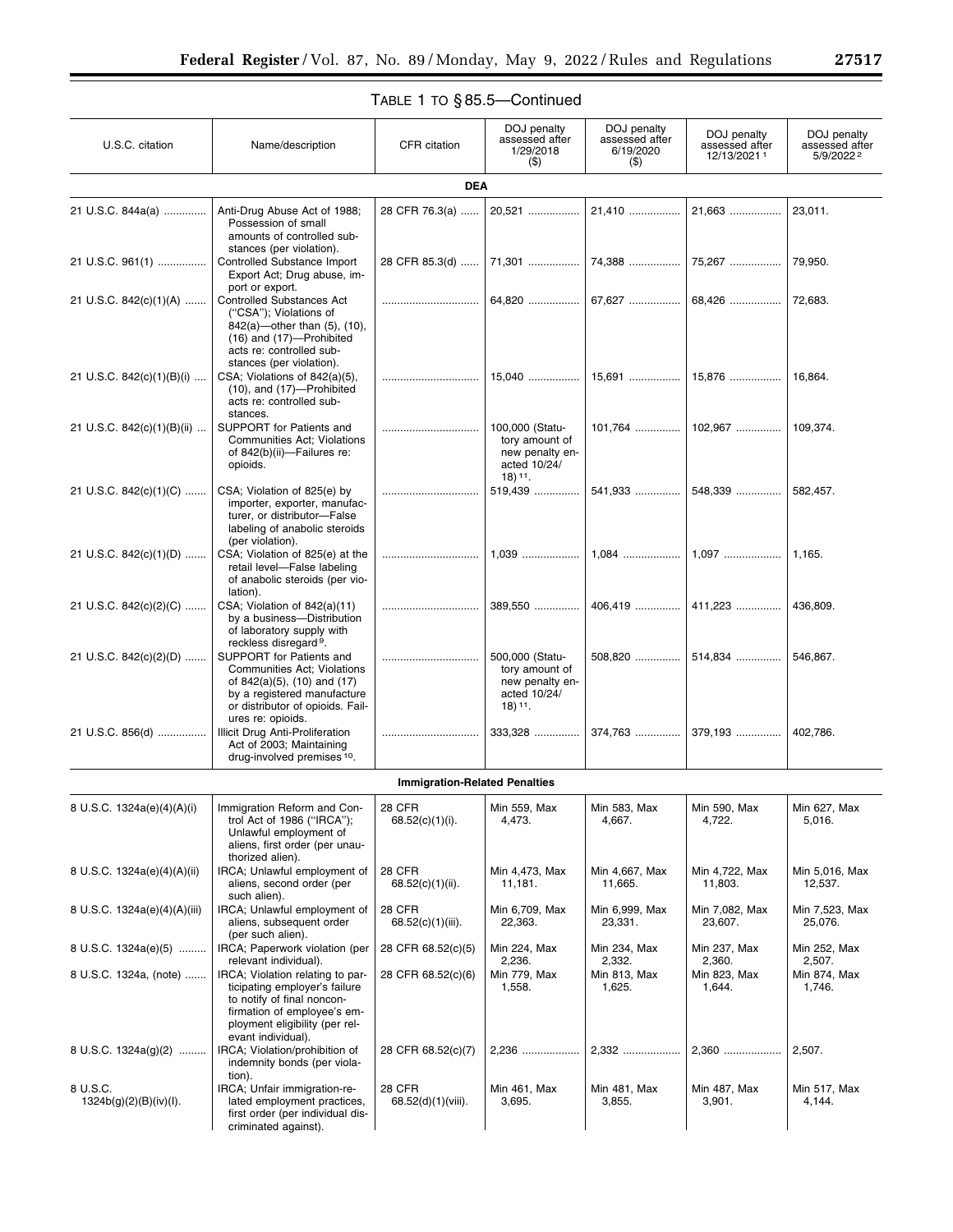| U.S.C. citation                      | Name/description                                                                                                                              | CFR citation                      | DOJ penalty<br>assessed after<br>1/29/2018<br>$($ \$) | DOJ penalty<br>assessed after<br>6/19/2020<br>(3) | DOJ penalty<br>assessed after<br>12/13/20211 | DOJ penalty<br>assessed after<br>5/9/20222 |
|--------------------------------------|-----------------------------------------------------------------------------------------------------------------------------------------------|-----------------------------------|-------------------------------------------------------|---------------------------------------------------|----------------------------------------------|--------------------------------------------|
| 8 U.S.C.<br>1324b(g)(2)(B)(iv)(II).  | IRCA; Unfair immigration-re-<br>lated employment practices,<br>second order (per individual<br>discriminated against).                        | 28 CFR<br>68.52(d)(1)(ix).        | Min 3,695, Max<br>9,239.                              | Min 3,855, Max<br>9,639.                          | Min 3,901, Max<br>9,753.                     | Min 4,144, Max<br>10.360.                  |
| 8 U.S.C.<br>1324b(g)(2)(B)(iv)(III). | IRCA: Unfair immigration-re-<br>lated employment practices,<br>subsequent order (per indi-<br>vidual discriminated against).                  | 28 CFR<br>$68.52(d)(1)(x)$ .      | Min 5,543, Max<br>18,477.                             | Min 5,783, Max<br>19,277.                         | Min 5,851, Max<br>19,505.                    | Min 6,215, Max<br>20,719.                  |
| 8 U.S.C.<br>1324b(g)(2)(B)(iv)(IV).  | IRCA; Unfair immigration-re-<br>lated employment practices,<br>unfair documentary prac-<br>tices (per individual discrimi-<br>nated against). | 28 CFR<br>68.52(d)(1)(xii).       | Min 185, Max<br>1,848.                                | Min 193, Max<br>1,928.                            | Min 195, Max<br>1,951.                       | Min 207, Max<br>2,072.                     |
| 8 U.S.C. 1324c(d)(3)(A)              | IRCA; Document fraud, first<br>order-for violations de-<br>scribed in U.S.C.<br>$1324c(a)(1)–(4)$ (per docu-<br>ment).                        | 28 CFR<br>68.52(e)(1)(i).         | Min 461, Max<br>3,695.                                | Min 481, Max<br>3,855.                            | Min 487, Max<br>3,901.                       | Min 517, Max<br>4,144.                     |
| 8 U.S.C. 1324c(d)(3)(B)              | IRCA: Document fraud, subse-<br>quent order-for violations<br>described in U.S.C.<br>$1324c(a)(1)–(4)$ (per docu-<br>ment).                   | 28 CFR<br>68.52(e)(1)(iii).       | Min 3,695, Max<br>9,239.                              | Min 3,855, Max<br>9,639.                          | Min 3,901, Max<br>9,753.                     | Min 4,144, Max<br>10,360.                  |
| 8 U.S.C. 1324c(d)(3)(A)              | <b>IRCA: Document fraud. first</b><br>order-for violations de-<br>scribed in U.S.C.<br>$1324c(a)(5)–(6)$ (per docu-<br>ment).                 | 28 CFR<br>68.52(e)(1)(ii).        | Min 390, Max<br>3,116.                                | Min 407, Max<br>3,251.                            | Min 412, Max<br>3,289.                       | Min 438, Max<br>3,494.                     |
| 8 U.S.C. 1324c(d)(3)(B)              | IRCA; Document fraud, subse-<br>quent order-for violations<br>described in U.S.C.<br>$1324c(a)(5)–(6)$ (per docu-<br>ment).                   | 28 CFR<br>68.52(e)(1)(iv).        | Min 3,116, Max<br>7,791.                              | Min 3,251, Max<br>8,128.                          | Min 3,289, Max<br>8,224.                     | Min 3,494, Max<br>8,736.                   |
|                                      |                                                                                                                                               | <b>FBI</b>                        |                                                       |                                                   |                                              |                                            |
| 49 U.S.C. 30505(a)                   | National Motor Vehicle Title<br>Identification System; Viola-<br>tion (per violation).                                                        |                                   | $1.650$                                               | 1,722                                             | 1,742                                        | 1.850.                                     |
|                                      |                                                                                                                                               | <b>Office of Justice Programs</b> |                                                       |                                                   |                                              |                                            |
| 34 U.S.C. 10231(d)                   | Confidentiality of information;<br>State and Local Criminal<br><b>History Record Information</b><br>Systems-Right to Privacy                  | 28 CFR 20.25                      | 28.520                                                | 29.755                                            | 30.107                                       | 31,980.                                    |

## TABLE 1 TO § 85.5—Continued

1The figures set forth in this column represent the penalty as last adjusted by Department of Justice regulation on December 13, 2021.

2All figures set forth in this table are maximum penalties, unless otherwise indicated.

Violation.

<sup>3</sup> Section 3729(a)(1) of Title 31 provides that any person who violates this section is liable to the United States Government for a civil penalty of not less than \$5,000 and not more than \$10,000, as adjusted by the Fede ment made by this regulation is only applicable to the specific statutory penalty amounts stated in subsection (a)(1), which is only one component of the civil penalty

imposed under section 3729(a)(1).<br>
<sup>4</sup> Section 8706(a)(1) of Title 41 provides that the Federal Government in a civil action may recover from a person that knowingly engages in conduct prohibited by<br>
section 8706(a)(1) of

ceived or offered for the prohibited conduct, whichever amount is greater. 18 U.S.C. 216(b) (2015). Therefore, the adjustment made by this regulation is only applica-<br>ble to the specific statutory penalty amount stated in

The Attorney General has authority to bring a civil action when a person has violated or is about to violate a provision under this statute. 42 U.S.C. 5157(b)<br>(2015). The Federal Emergency Management Agency has promulgated 206.14(d) (2015). The Department of Health and Human Services (HHS) has also promulgated a regulation regarding the penalty under this statute. 42 CFR 38.8<br>(2015).

<sup>8</sup> Section 1956(b)(1) of Title 18 provides that whoever conducts or attempts to conduct a transaction described in subsection (a)(1) or (a)(3), or section 1957, or a transportation, transmission, or transfer described in subsection (a)(2), is liable to the United States for a civil penalty of not more than the greater of the value of the<br>property, funds, or monetary instruments involve